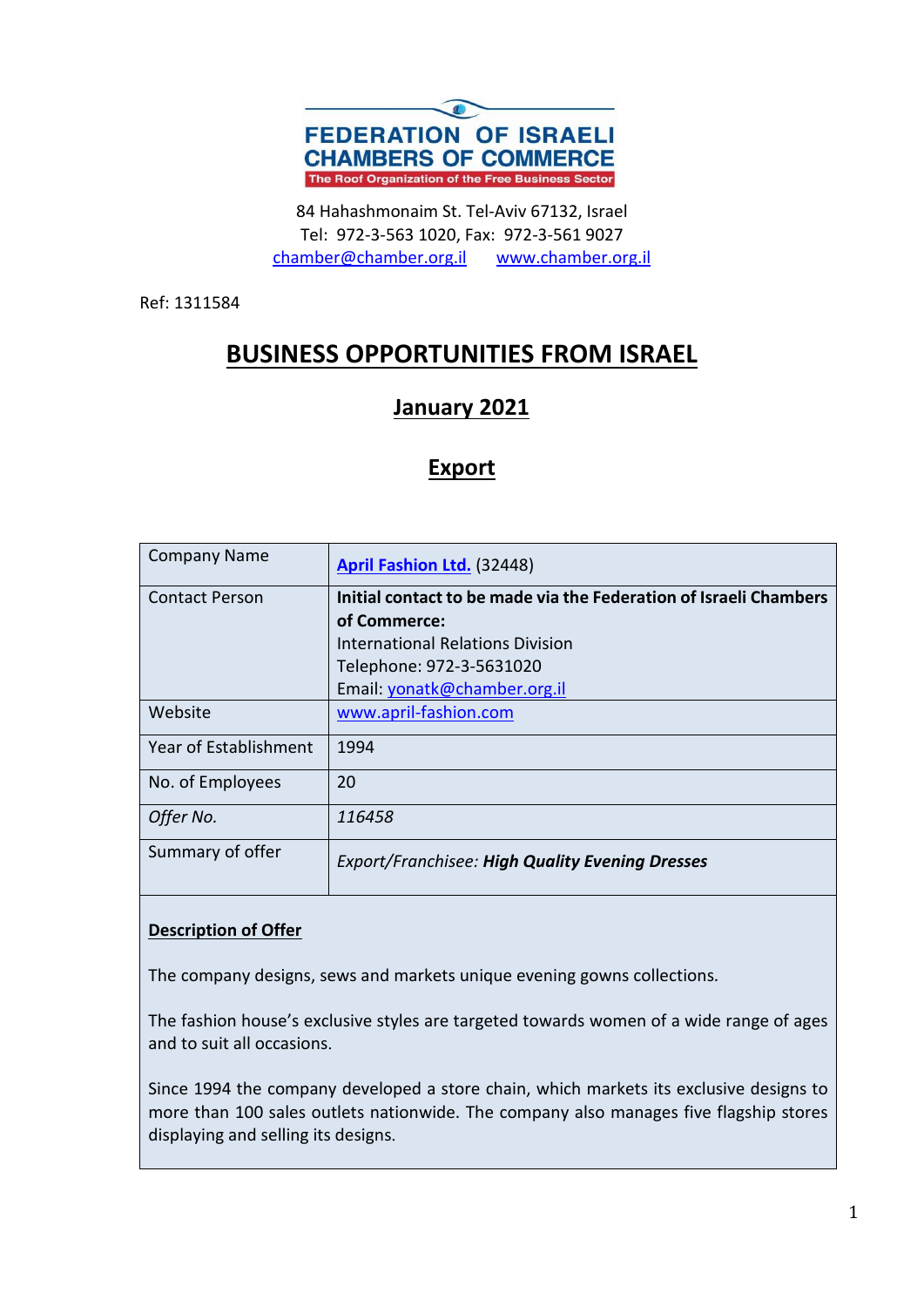| The company's creative designers develop new styles that are meticulously sewed on<br>quality fabrics as part of the latest trends with very high standards and the type of original<br>thinking that break barriers for which Israeli Fashion became known off. |                                                                                                                                                                                     |
|------------------------------------------------------------------------------------------------------------------------------------------------------------------------------------------------------------------------------------------------------------------|-------------------------------------------------------------------------------------------------------------------------------------------------------------------------------------|
| <b>Potential Partners</b>                                                                                                                                                                                                                                        | Fashion distributors for boutiques of evening dresses and small<br>chains.<br>End customers: girls between the ages of 16 and 18 for<br>graduation parties, women aged 18 and over. |
| <b>Target Countries</b>                                                                                                                                                                                                                                          | Russia, UAE, USA, France and Italy.                                                                                                                                                 |

| <b>Company Name</b>   | <b>Bumpers Comfort Ltd.</b> (61079)                               |
|-----------------------|-------------------------------------------------------------------|
| <b>Contact Person</b> | Initial contact to be made via the Federation of Israeli Chambers |
|                       | of Commerce:                                                      |
|                       | International Relations Division                                  |
|                       | Telephone: 972-3-5631020                                          |
|                       | Email: yonatk@chamber.org.il                                      |
| Website               | www.bumperscomfort.com                                            |
| Year of Establishment | 2013                                                              |
| No. of Employees      | $1 - 10$                                                          |
| Offer No.             | 116631                                                            |
| Summary of offer      | <b>Export: Unique Flip-Flops</b>                                  |

Our story starts with two backpackers on a surfing trip off the coast of the Indian Ocean. When they weren't surfing they were strolling along the streets of the village they were staying in and saw all the locals wearing the same flip-flops. They felt compelled to try them and each bought themselves a pair of their own. The flip-flops they purchased were much more comfortable than any other shoe they had ever worn! They couldn't bring themselves to wear any other shoe, so they wanted to take these great flip-flops and share them with people all around the world. That's how the company was born. In the last few years, more than 150,000 pairs of our Bumpers have been sold all over the world.

Bumpers unique bumps structure, the flip-flops adapt your footprint as you walk, while the bumps massage your foot pressure points which increase blood flow to your feet in every step.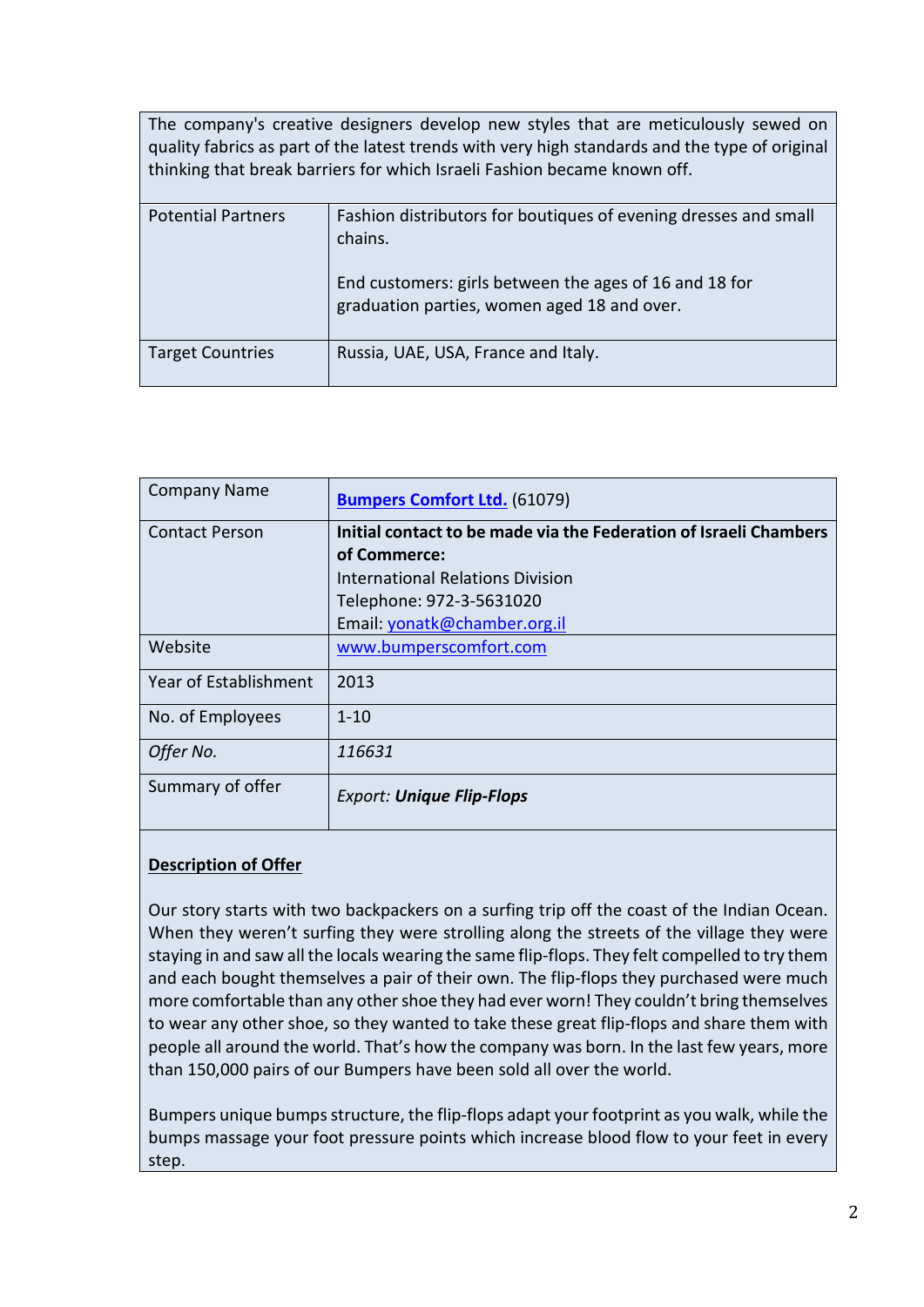The flip-flops bumps work on both deeper and superficial parts of the foot, creating a natural "cleaning" effect of inflammatory factors and other ailments by increased blood flow.

In addition, like in reflexology and massage, an ongoing bumps contact on specific points (trigger points) of your feet, has the effect of a muscle and other soft tissues relaxation in the foot, ankle and calf muscle.

These effects will particularly help ease chronic pain such as: Plantar Fasciitis, Metatarsalgia, tendon inflammation (tendinitis) and muscle inflammation of the foot and ankle.

BUMPERS ARE NOT ONLY GOOD FOR YOU, THEY ARE GOOD TO THE ENVIRONMENT TOO

Bumpers flip-flops are made in a green process, all residues are sent back for recycling, to be reused to create new Bumpers. Bumpers are made from a unique blend of natural rubber, recycled rubber and EVA and recycled rubber. Our flip-flops are made with very high-quality materials and meet European standards.

| <b>Potential Partners</b> | Distributors of nature stores/yoga/travelers/shoes/beach<br>products. |
|---------------------------|-----------------------------------------------------------------------|
| <b>Target Countries</b>   | Worldwide.                                                            |

| <b>Company Name</b>         | <b>Shefing Social Trust Ltd. (73290)</b>                          |
|-----------------------------|-------------------------------------------------------------------|
| <b>Contact Person</b>       | Initial contact to be made via the Federation of Israeli Chambers |
|                             | of Commerce:                                                      |
|                             | <b>International Relations Division</b>                           |
|                             | Telephone: 972-3-5631020                                          |
|                             | Email: yonatk@chamber.org.il                                      |
| Website                     | www.tevatronic.net                                                |
| Year of Establishment       | 2013                                                              |
| No. of Employees            | 14                                                                |
| Offer No.                   | 117259                                                            |
| Summary of offer            | <b>Export: Mobile &amp; Web Applications</b>                      |
| <b>Description of Offer</b> |                                                                   |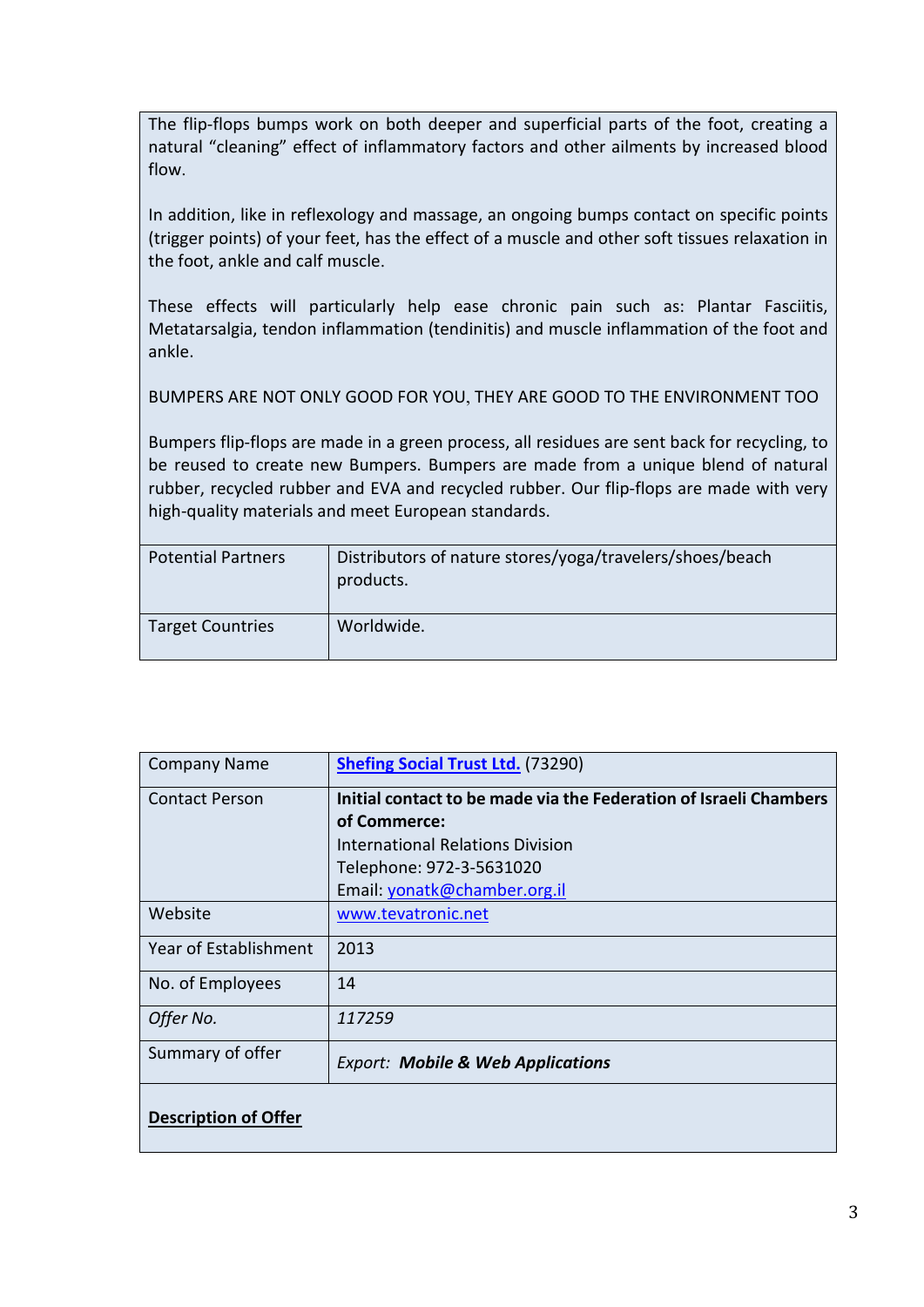This Israeli company is an innovative agency for the digital transformation, a consulting and services company specialized in the conception, design, implementation and maintenance of mobile & web applications.

It has the soul of a startup and the professionalism of an enterprise vendor, with a strong cultural diversity.

The company can create Web and Mobile apps that exchange real-time video and audio, focusing on business goals and using cutting edge technologies to develop applications.

The company's project management is very transparent thanks to Trello program and it provides to the partner ad hoc communication via Slack to integrate all information systems into the communication channels.

Other Information:

- French management with "Israeli start-up nation" spirit.
- Increased development activity following the Covid-19 crisis

 • Experienced team with corporates and ISV (Independent software vendor)'s as well with early stage startups

- Building both B2B and B2C products
- Thinking and talking multicultural

| <b>Potential Partners</b> | The company has expertise in enterprise service management<br>(ESM) that is the practice of applying IT service management to<br>other areas of an enterprise or organization with the purpose of<br>improving performance, efficiency, and service delivery.<br>In short, the company takes what works well in IT service<br>management (ITSM), applying it to the entire enterprise.<br>The company is offering consulting and services for Mobile & Web<br>applications in Israel and abroad and is seeking reliable partners<br>under outsourcing agreement. |
|---------------------------|------------------------------------------------------------------------------------------------------------------------------------------------------------------------------------------------------------------------------------------------------------------------------------------------------------------------------------------------------------------------------------------------------------------------------------------------------------------------------------------------------------------------------------------------------------------|
| <b>Target Countries</b>   | France.                                                                                                                                                                                                                                                                                                                                                                                                                                                                                                                                                          |

| <b>Company Name</b>   | <b>H.B.A. Agencies Ltd.</b> (14475)                               |
|-----------------------|-------------------------------------------------------------------|
| <b>Contact Person</b> | Initial contact to be made via the Federation of Israeli Chambers |
|                       | of Commerce:                                                      |
|                       | <b>International Relations Division</b>                           |
|                       | Telephone: 972-3-5631020                                          |
|                       | Email: yonatk@chamber.org.il                                      |
| Website               | www.hba.co.il                                                     |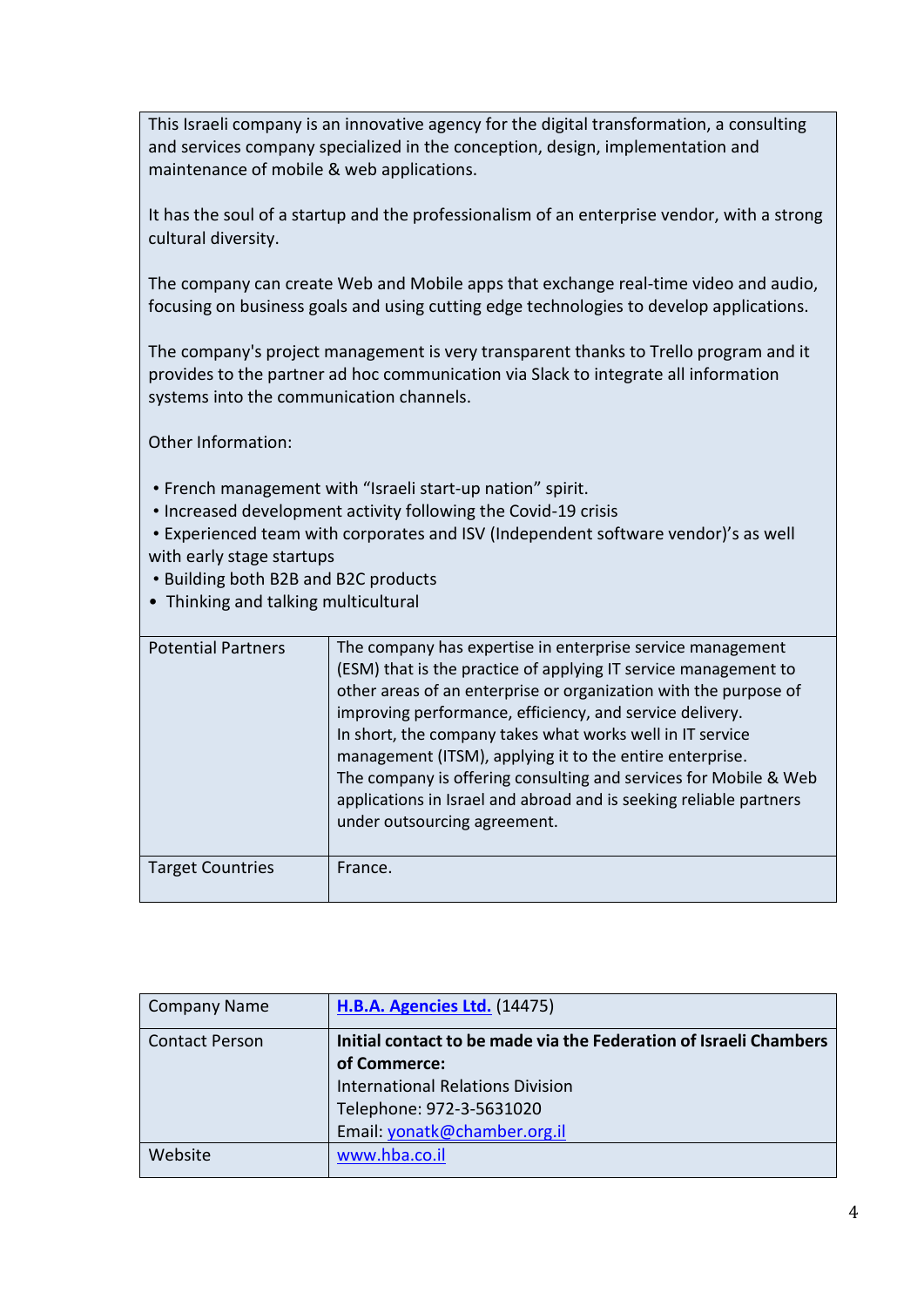| Year of Establishment | 1987                                                                                                                           |
|-----------------------|--------------------------------------------------------------------------------------------------------------------------------|
| No. of Employees      | 10                                                                                                                             |
| Offer No.             | 117908                                                                                                                         |
| Summary of offer      | Export/Joint Venture/Representation:<br>Security, Defense, Shooting Simulation Ammunition and Riot<br><b>Control Equipment</b> |

We have 30 years of experience in HLS and security fields.

In our product range you will find EOD robots and bomb evacuation equipment (set up the police and IDF EOD robot fleet with more than 55 robots).

We have extensive experience in customized solutions, including training programs as special bomb disposal units.

Our clients include the IDF's special units (Air Force, Navy, Land Corps), police, local authorities and governments around the world and private sectors. We are also suppliers for DHS in the US.

| <b>Potential Partners</b> | Defense companies<br>Security companies<br>Military equipment companies |
|---------------------------|-------------------------------------------------------------------------|
| <b>Target Countries</b>   | Africa and South America.                                               |

| <b>Company Name</b>   | Dataloop Ltd. (73833)                                             |
|-----------------------|-------------------------------------------------------------------|
| <b>Contact Person</b> | Initial contact to be made via the Federation of Israeli Chambers |
|                       | of Commerce:                                                      |
|                       | International Relations Division                                  |
|                       | Telephone: 972-3-5631020                                          |
|                       | Email: yonatk@chamber.org.il                                      |
| Website               | www.dataloop.ai                                                   |
| Year of Establishment | 2017                                                              |
| No. of Employees      | 37                                                                |
| Offer No.             | 117909                                                            |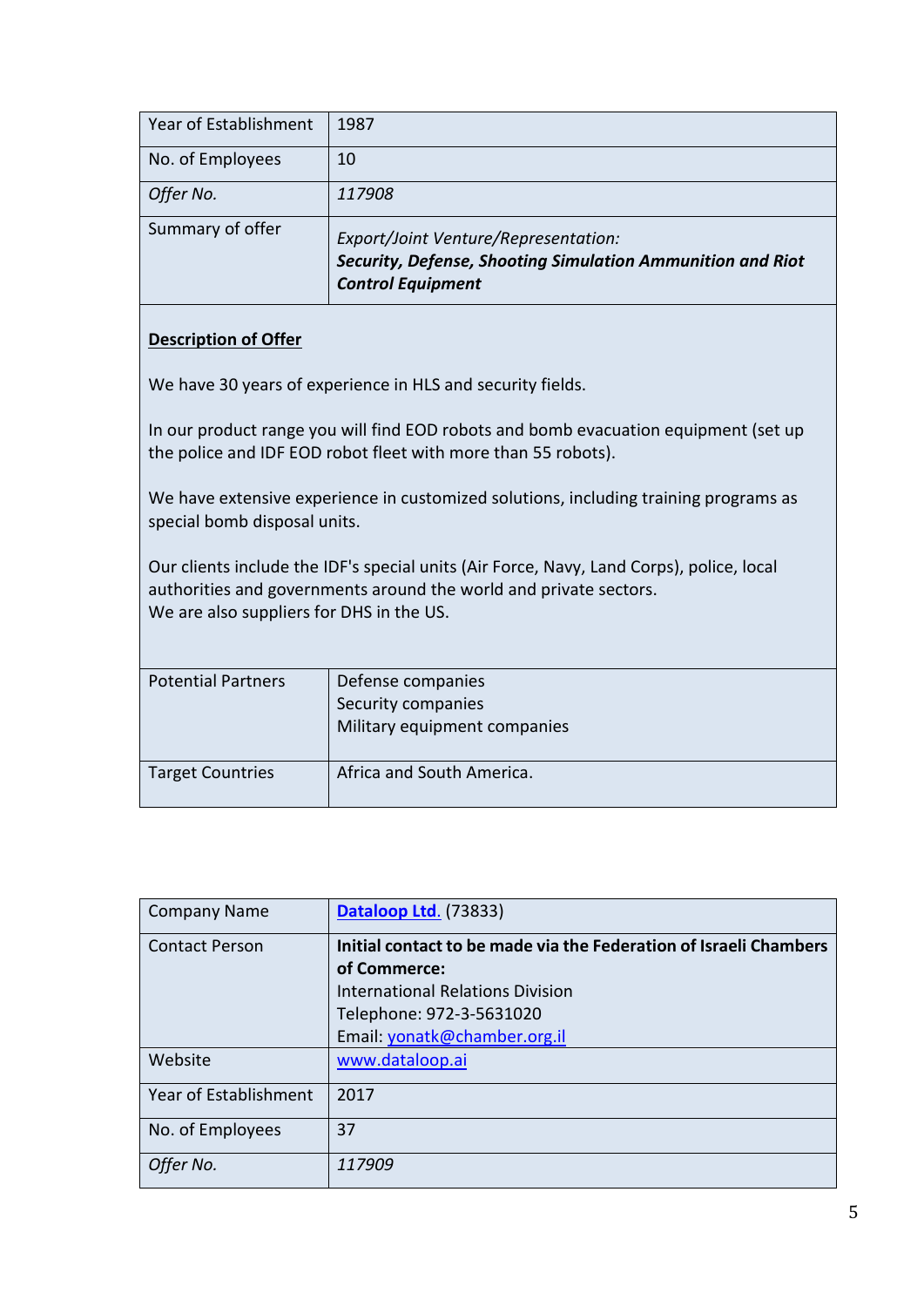| Summary of offer<br>Export/Joint Ventures: Software - Platform for Managing Mass<br>Data |
|------------------------------------------------------------------------------------------|
|------------------------------------------------------------------------------------------|

An Israeli software company established in 2017, developed a simple and easy platform for managing data using artificial intelligence.

The company offers its customers, organizations and companies, that use and produce artificial intelligence products, a cloud-based annotation platform to process raw visual data (videos, images and more), in order to turn them into business insights in a simple and fast process.

The company provides a solution for companies that collect and manage mass of information, such as car companies, that develop autonomous vehicles, and helps them deal with the complexity of the information gathering process. The company's easy-tooperate, yet efficient, innovative experts in tagging the information, arranging, searching, filtering and managing it via deep-learning mechanism and cloud infrastructures that support the process.

The platform streamlines the process of preparing visual data for machine learning and enables AI/ML teams to train ML models at scale.

The company offers a one-stop shop for building and deploying powerful computer vision pipelines – data labeling, automating data ops, customizing production pipelines and weaving the human-in-the-loop for data validation. This eliminates data challenges for companies, allowing them to focus their resources on their core business. The purpose is to make machine learning-based systems accessible, affordable and scalable for all.

Among the customers of the company are companies and entities in Israel in a variety of fields such as: automotive, social network and electronic defense industry.

| <b>Potential Partners</b> | Potential partners can be companies in the automotive field and<br>autonomous car manufacturers, as well as companies operating<br>in the fields of smart agriculture, smart retail, medical/health<br>industry, security systems field, digital media, and social media. |
|---------------------------|---------------------------------------------------------------------------------------------------------------------------------------------------------------------------------------------------------------------------------------------------------------------------|
| <b>Target Countries</b>   | Worldwide                                                                                                                                                                                                                                                                 |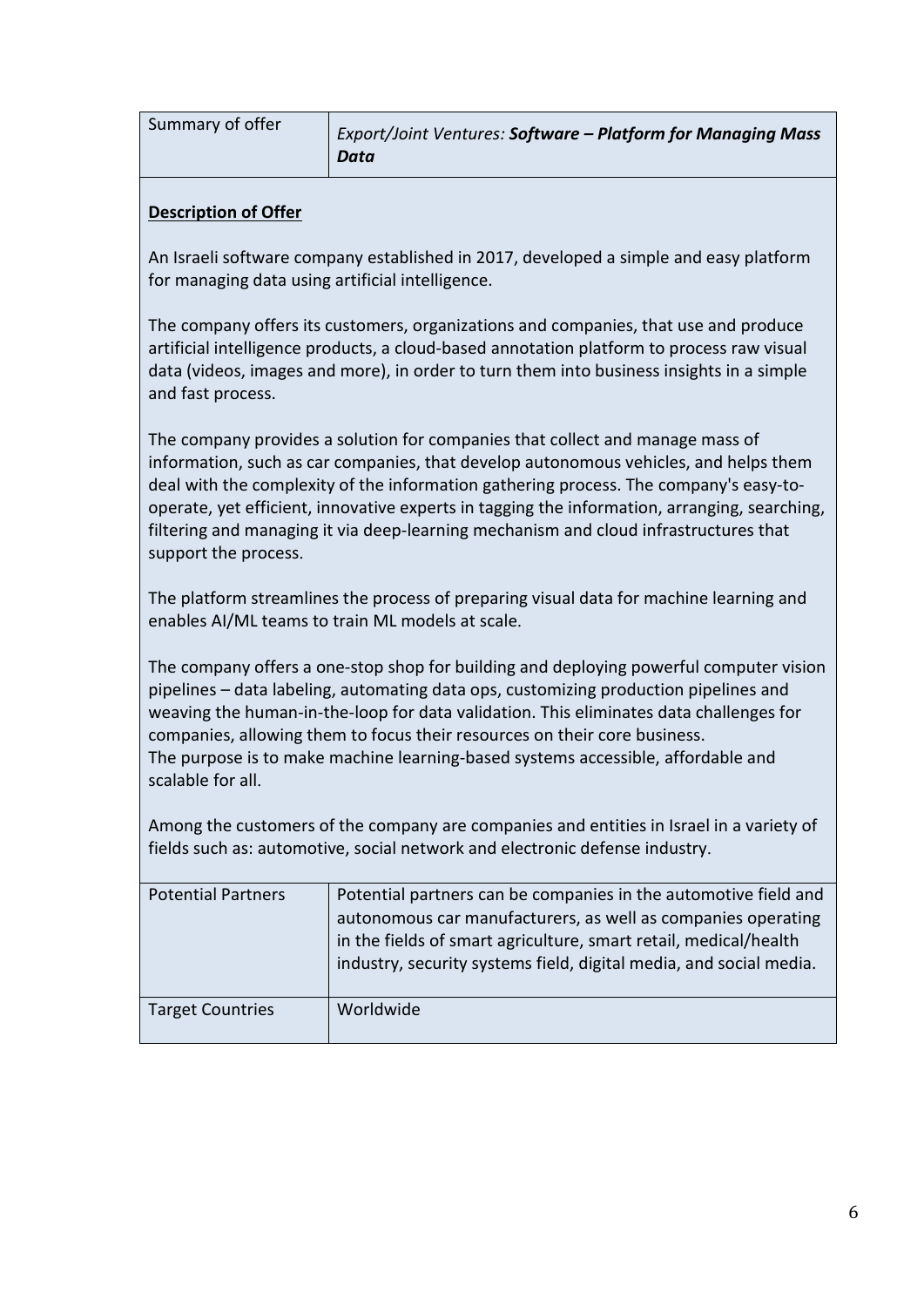| <b>Company Name</b>   | <b>GoTech Vision (73406)</b>                                                                                 |
|-----------------------|--------------------------------------------------------------------------------------------------------------|
| <b>Contact Person</b> | Initial contact to be made via the Federation of Israeli Chambers                                            |
|                       | of Commerce:                                                                                                 |
|                       | International Relations Division                                                                             |
|                       | Telephone: 972-3-5631020                                                                                     |
|                       | Email: yonatk@chamber.org.il                                                                                 |
| Website               | www.gotechvision.com                                                                                         |
| Year of Establishment | 2013                                                                                                         |
| No. of Employees      | 5                                                                                                            |
| Offer No.             | 117912                                                                                                       |
| Summary of offer      | Export: Simple and easy platform that manages the entire<br>security system for small to large organizations |

An Israeli software company, founded in 2013, developed a simple and easy platform to manage the entire security system for small to medium organizations. The company provides a simple and easy-to-operate, yet efficient platform for managing all aspects of security systems.

The platform has monitoring capabilities for cyber control systems, a guard management application, connection to video analytics systems (Video Analytics) and other control systems.

In addition to recording panels, there are alarm panels, entrance controls - gates, doors, biometrics and face recognition. The system is an open platform for many interfaces and is open to adding unlimited new interfaces.

The company's local customers are among the leading companies and entities in Israel in a variety of fields like hospitals, communication companies, strategic factories, defense industries, municipal authorities, government ministries and authorities.

The company is well familiar with the global market and is looking for distributors or agents with a strong base of clients in the field of security systems.

| <b>Potential Partners</b> | Potential partners might be entities that deal with<br>sales/marketing departments or project management<br>departments, product managers etc. within large integrators,<br>distributors or agents in the field of security systems. |
|---------------------------|--------------------------------------------------------------------------------------------------------------------------------------------------------------------------------------------------------------------------------------|
| <b>Target Countries</b>   | Worldwide.                                                                                                                                                                                                                           |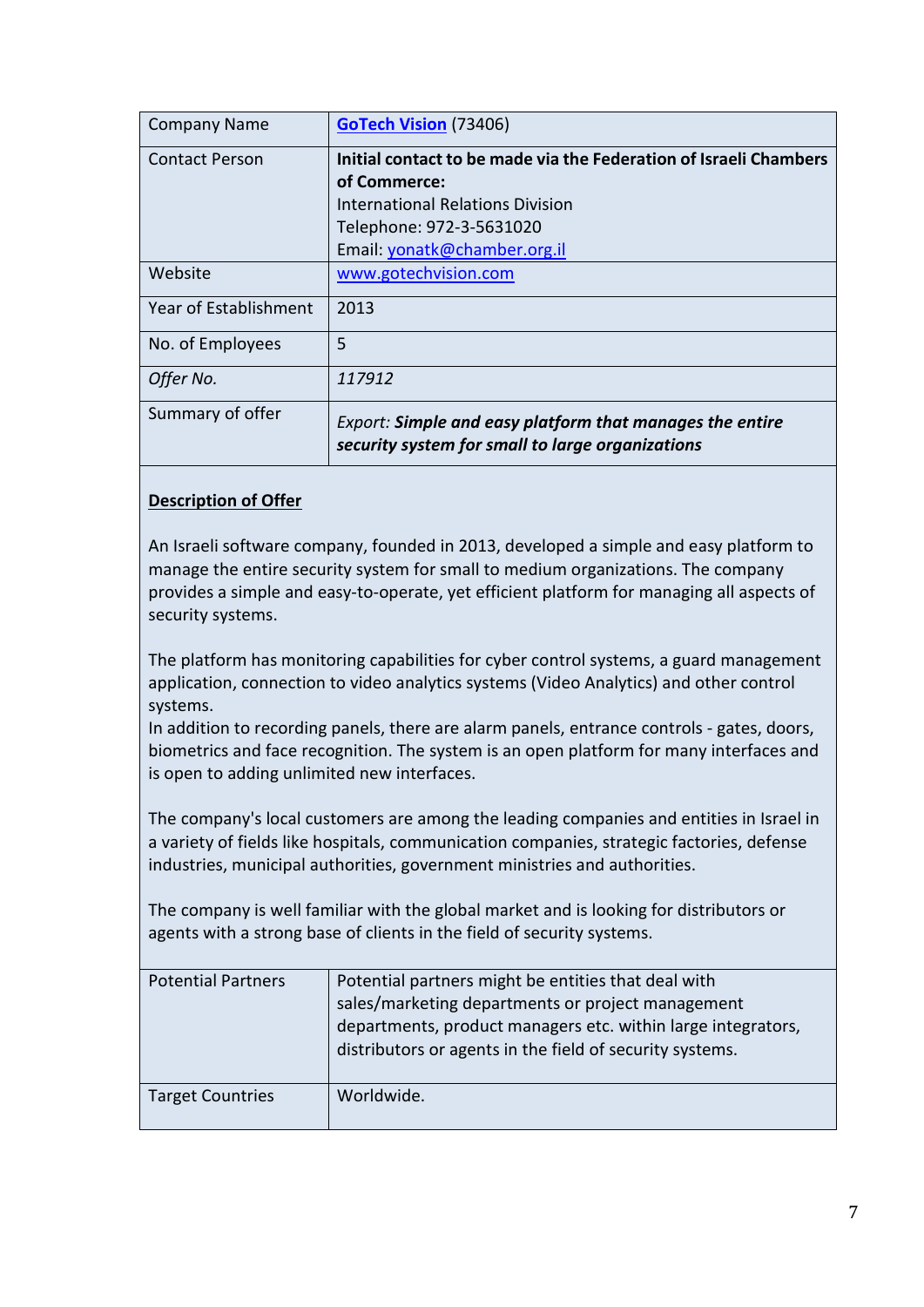### **IMPORT**

| <b>Company Name</b>   | Cosmotrade (14695)                                                                                                     |
|-----------------------|------------------------------------------------------------------------------------------------------------------------|
| <b>Contact Person</b> | Initial contact to be made via the Federation of Israeli Chambers                                                      |
|                       | of Commerce:                                                                                                           |
|                       | <b>International Relations Division</b>                                                                                |
|                       | Telephone: 972-3-5631020                                                                                               |
|                       | Email: yonatk@chamber.org.il                                                                                           |
| Website               | www.cos.co.il                                                                                                          |
| Year of Establishment | 1987                                                                                                                   |
| No. of Employees      | 40                                                                                                                     |
| Offer No.             | 117910                                                                                                                 |
| Summary of offer      | Import/Services/Representation:<br><b>Wide Variety of Medical and Rehabilitation Products, including</b><br><b>PPE</b> |

#### **Description of Offer**

We are a leading Israeli company engaged in developing, producing, importing, marketing, selling, and delivering products in the medical, nursing, and rehabilitation fields for the institutional, business, and private sectors.

The products in which the company specializes include medical-rehabilitation equipment, comfort and safety aids, medical furniture, sports, occupational therapy, physiotherapy, senior's products, emergency medical equipment, diagnostic equipment and complementary medicine equipment.

Among their clients are hospitals, rehabilitative hospitals, clinics, nursing homes, ministries of health and defense, importers, complementary medicine and rehabilitation schools, therapists, pharmacy, food chains and more.

The company is now looking for new manufacturers and suppliers from around the world who can manufacture and supply products such as: wheelchairs and accessories for wheelchairs, scooters, treadmills, medical furniture, nursing beds, plasters, syringes, gloves, PPE, complementary medicine, acupuncture and Chinese medicine and more.

| <b>Potential Partners</b> | Manufactures and suppliers in the field of medical and |
|---------------------------|--------------------------------------------------------|
|                           | rehabilitation products.                               |
|                           |                                                        |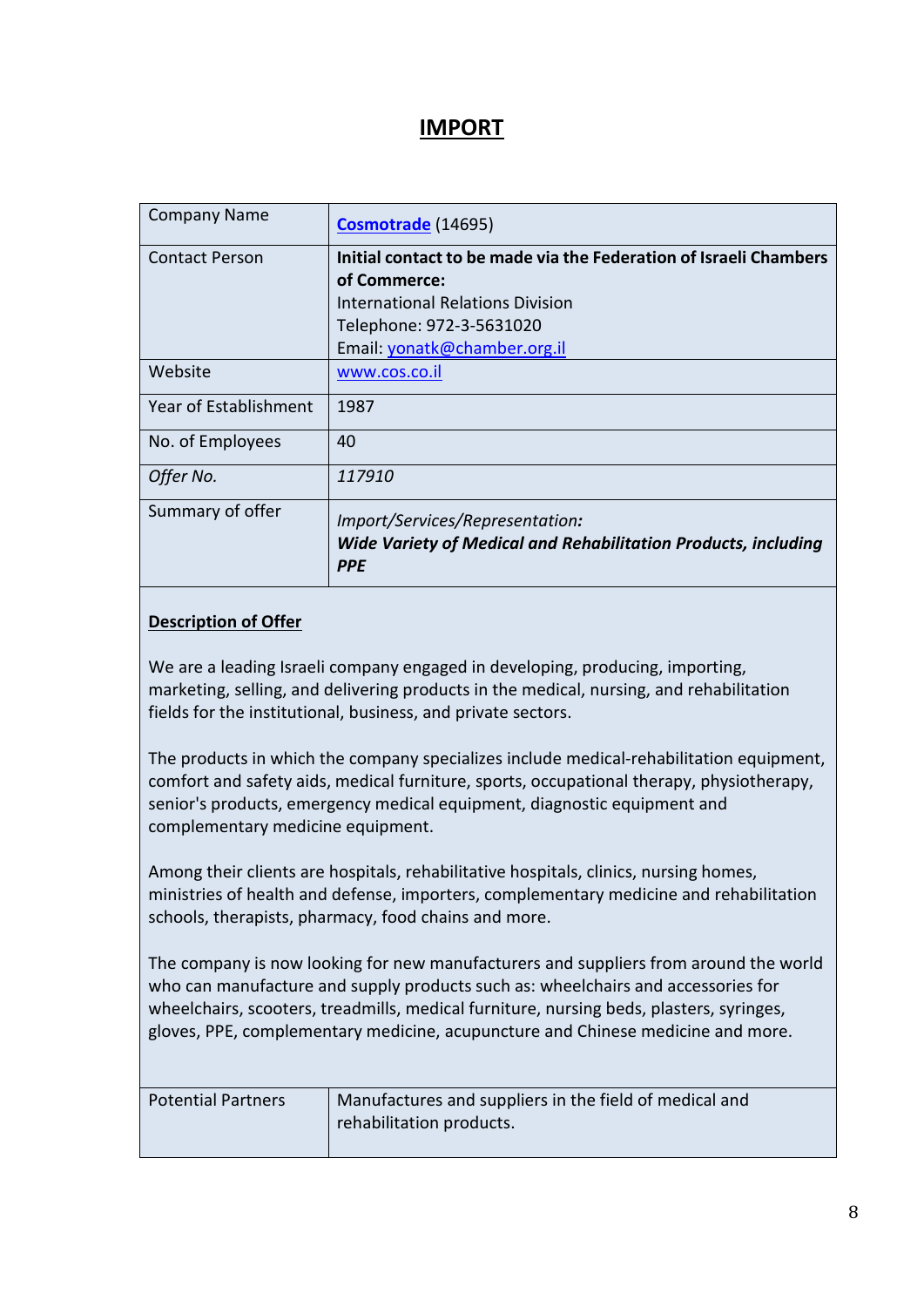|  | Worldwide<br>Target Countries |  |
|--|-------------------------------|--|
|--|-------------------------------|--|

| <b>Company Name</b>   | <b>Kravitz Ltd.</b> (62313)                                                              |
|-----------------------|------------------------------------------------------------------------------------------|
| <b>Contact Person</b> | Initial contact to be made via the Federation of Israeli Chambers                        |
|                       | of Commerce:                                                                             |
|                       | <b>International Relations Division</b>                                                  |
|                       | Telephone: 972-3-5631020                                                                 |
|                       | Email: yonatk@chamber.org.il                                                             |
| Website               | www.kravitz.co.il                                                                        |
| Year of Establishment | 1925                                                                                     |
| No. of Employees      | 500                                                                                      |
| Offer No.             | 117911                                                                                   |
| Summary of offer      | Import: Office Supplies, Disposables (Cutlery, Cups), Latex and<br><b>Nitrile Gloves</b> |

Our company is one of the most well-known brands in Israel, began its journey in 1925, as a small office supplies and stationery store in south Tel Aviv. Today our retail store chain has about 80 branches in malls and selected locations throughout the country.

The company is one of the leading marketers in Israel for office supplies, computer products, peripherals, printing, electronic products, cellular and gaming - from the best international manufacturers.

The group also has quality private labels, including: Plug & Play - headphones, portable chargers and cables, Sketch - paper products and Pixie - fashionable stationery.

The company is currently looking for reliable suppliers of the following products:

- Lineless labels
- Thermal labels
- Coated labels
- Thermal rolls
- Thermal sheets
- Paper cups
- Disposable cutlery plastic and recycled
- Hygienic papers (towels, bed sheets, toilet paper, etc.)
- Sheet protectors
- Nylon bags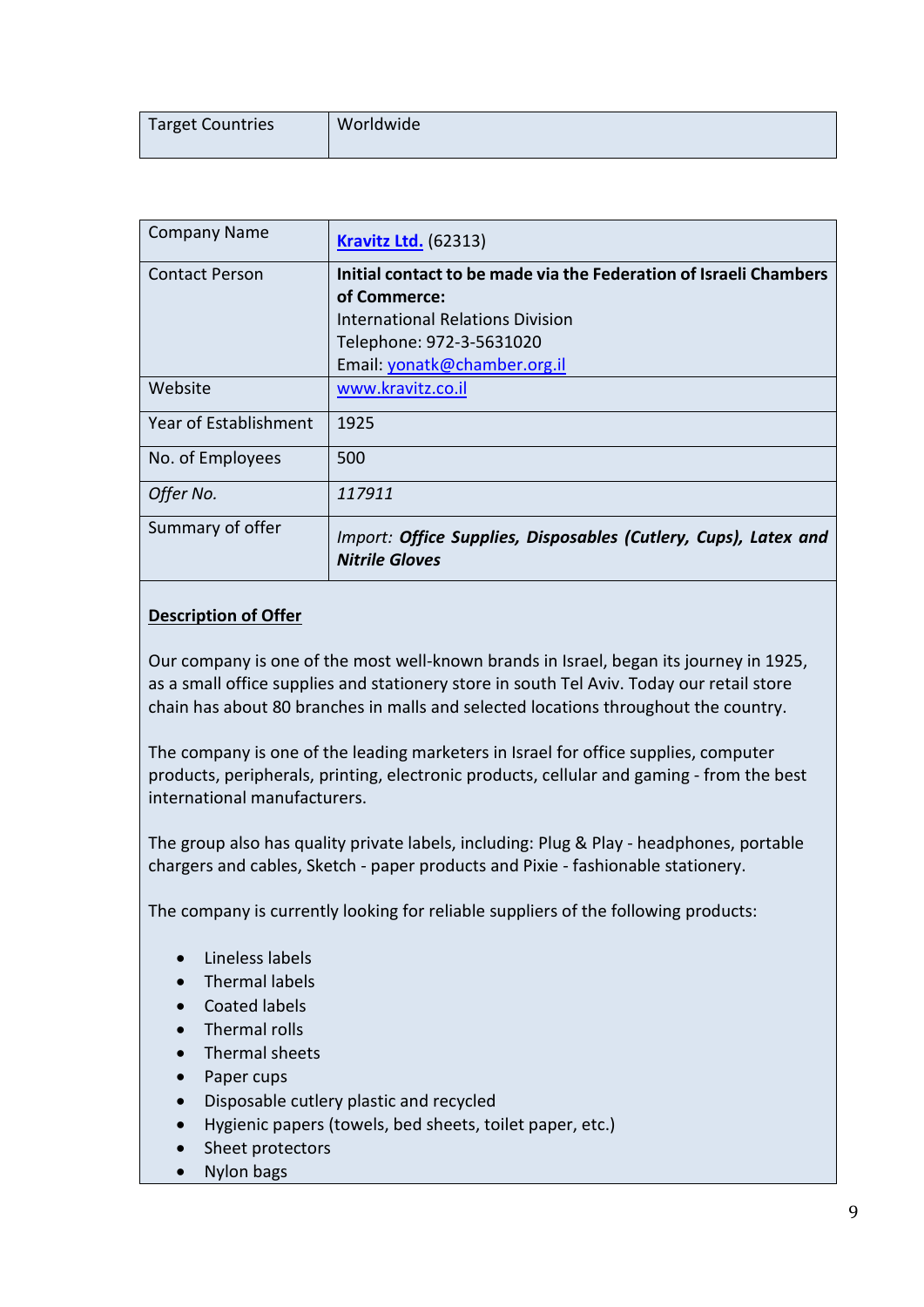| Latex and Nitrile gloves<br>Cork boards/white boards<br>Nylon wires |                                                                                                          |
|---------------------------------------------------------------------|----------------------------------------------------------------------------------------------------------|
| <b>Potential Partners</b>                                           | Manufactures and suppliers of office supplies, disposables<br>(cutlery, cups), Latex and Nitrile gloves. |
| <b>Target Countries</b>                                             | Worldwide.                                                                                               |

## **SERVICES**

| <b>Company Name</b>   | <b>Aquology Ltd.</b> (Mishkey Margulyn Ltd. - 52190)                                |
|-----------------------|-------------------------------------------------------------------------------------|
| <b>Contact Person</b> | Initial contact to be made via the Federation of Israeli Chambers                   |
|                       | of Commerce:                                                                        |
|                       | International Relations Division                                                    |
|                       | Telephone: 972-3-5631020                                                            |
|                       | Email: yonatk@chamber.org.il                                                        |
| Website               | www.mishkey-margolin.com                                                            |
| Year of Establishment | 2004                                                                                |
| No. of Employees      |                                                                                     |
| Offer No.             | 117914                                                                              |
| Summary of offer      | Consulting, training and accompany services to Europe-based<br>aquacultural growers |
|                       | Delivery of in high quality Crabs and Lobsters juveniles in large<br>quantities     |

#### **Description of Offer**

The Israeli aquafarm has developed Advanced proven breeding farms technology for mass production of breeding Crabs and Lobsters with an easy, rapid and low risk growing process that produces very high profit.

Among the breeds there is the tasty and quality Red Claw, which tastes resembles the taste of Lobsters meat as well as its external look. Moreover, approximately 42% of the Red Claw's body weight is eatable meat and its weight does not decrease during transportation.

The Red Claw spawns over 1500 eggs, each of them typically weighs approximately 0.5g. The Red Claw's juveniles reproduce in a similar size and can be safely shipped overseas.